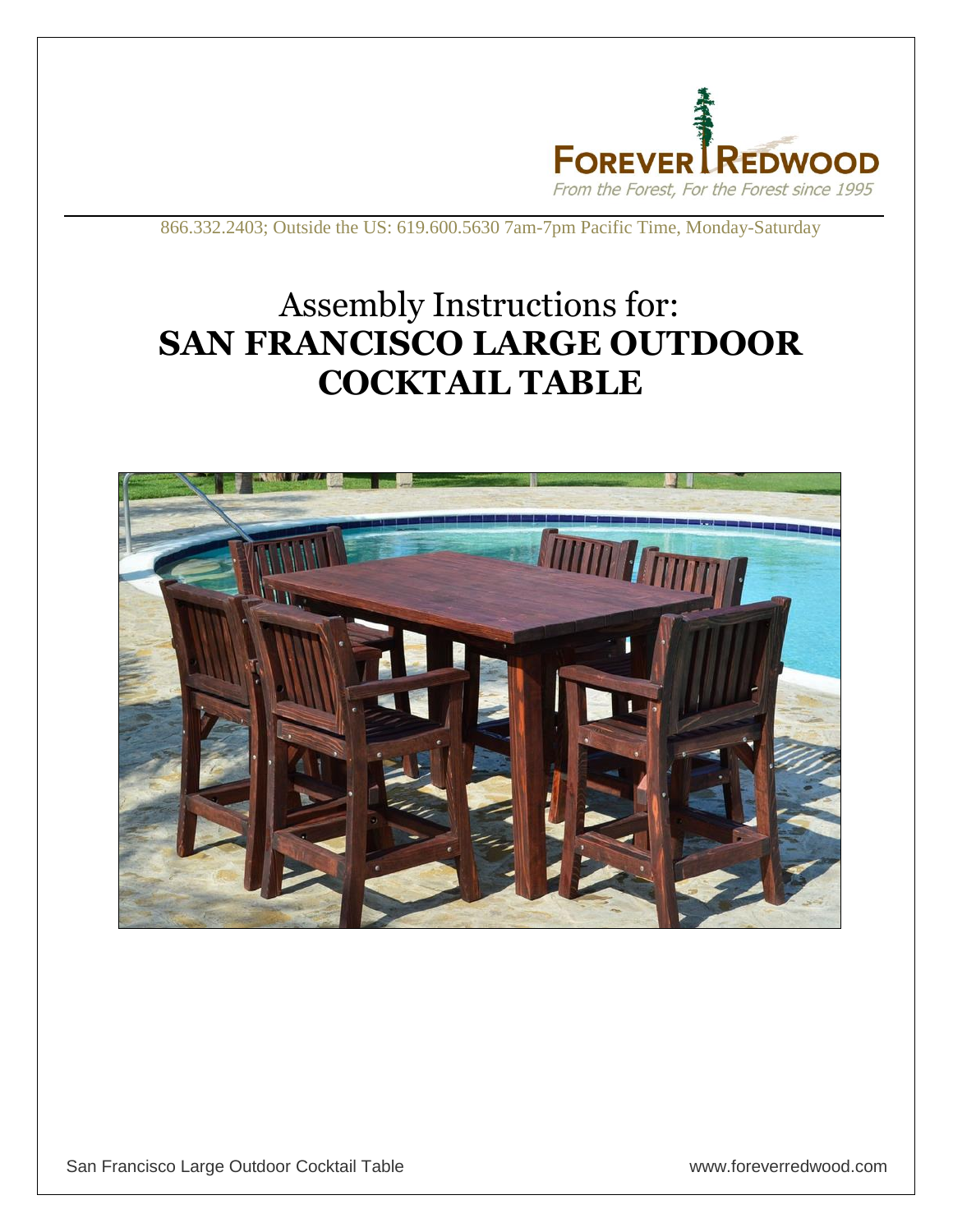## **CONTENT OF BOXES**

| Quantity | <b>Description</b> | <b>Drawing</b>                             |
|----------|--------------------|--------------------------------------------|
| 1        | Tabletop           |                                            |
| 4        | Legs               |                                            |
| 8        |                    | 8" x 3/8" Carriage bolts, Washers and Nuts |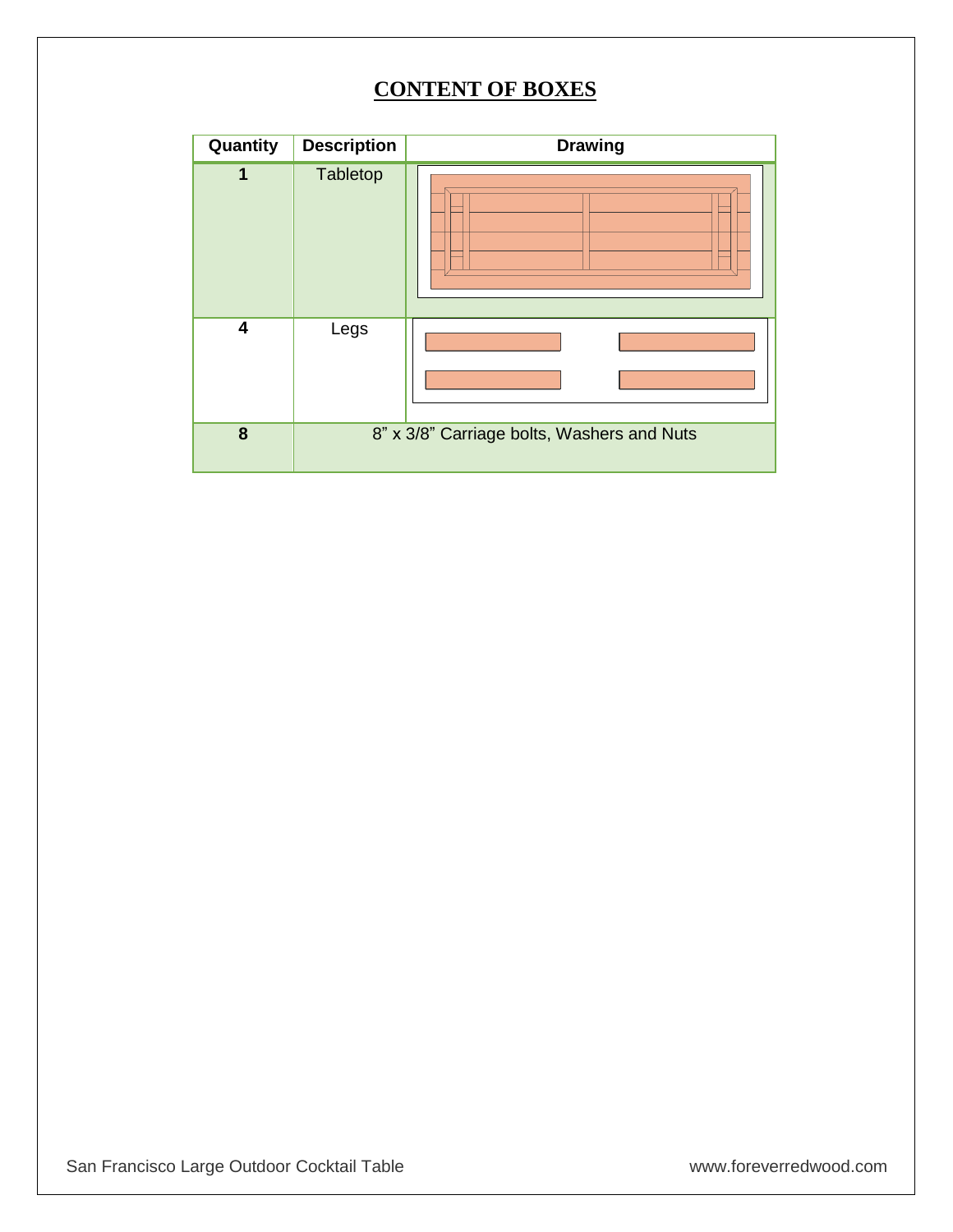## **ASSEMBLY INSTRUCTIONS**

Thank you for purchasing Forever Redwood patio furniture. Forever Redwood is built by Old-Growth Again Restoration Forestry (OGA). OGA is dedicated to restoration forestry. Sales of patio furniture finance our restoration work in California redwood forestlands.

**Tools required**: ½-inch ratchet and a mallet or small hammer.

The parts that go together have the same numbers written next to the predrilled holes they attach to. Align the parts with the numbers as shown for ease of reference.



**Step 1**: Unpack your table and make sure you have all the parts. You'll notice that tabletop has a numbers that corresponds to each leg. Place your tabletop on a soft surface upside down.